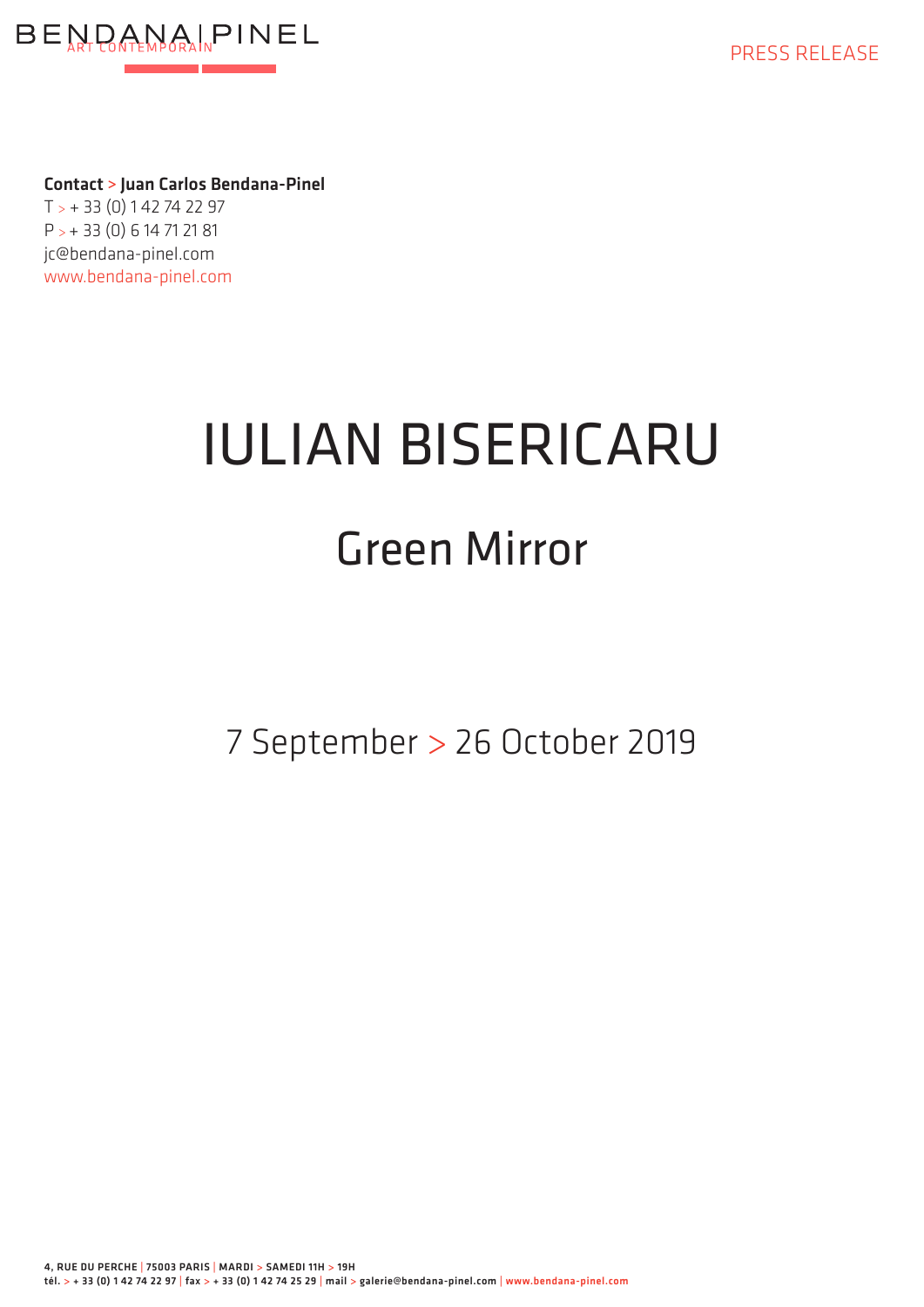

Iulian Bisericaru *Green Mirror*

Exhibition from 7 September to 26 October 2019

Bendana | Pinel Art Contemporain is pleased to present Iulian Bisericaru's first solo exhibition « Green Mirror » at the gallery.

There is an increasing interest in constructing green enclaves into the city-scape of the large European capitals. Microgardens, green rooftops or industrial wastelands turned into greenhouses are popping out everywhere in the urban space. But, is it enough? Or, are we missing the bigger picture of our fragile ecosystem?

Iulian Bisericaru has always been captivated by the relationship between architecture and nature. As an artist, he explores the tensions arising from this dichotomic union, dreaming up the most utopian projects.

During Bisericaru's residency at the "Cité Internationale des Arts", he had the opportunity to better witness the current ecological crisis in Paris and the solutions that the city has found in dealing with it. Indeed, he observed the numerous changes in the city's infrastructure due to enlarging green areas. Paradoxically, he was particularly concerned by the pollution emergency call that Parisians have acknowledged again this year in July.

In his work, Iulian Bisericaru is wondering what do these mutations of the city-scape tell about a society. How is a city or a community mirrored in those choices, and how far do these reflections ripple in time?

The painting series "Green Mirror" feature an in-depth introspection at the heart of the relationship that humanity wants to maintain with nature. Are we prepared for an honest analysis? – scientists are already warning us that we might be close to the breaking point – an alienated society on the verge of an ecological disaster. For the ancient Greeks, the mirror was a portal to other spaces, to other worlds, but it can also appear as a truthful reflection of our reality. Through these works, Iulian Bisericaru is using his personal experience in Paris to reflect on the contradictory dynamics upon which man builds his own environment.

On one side, man forms micro-cosmos of buildings surrounded by patches of green and inter-city gardens. On the other, we progressively face the consequences of technological advancements, architectural complexity and social disquiet. In these mirrors tinted in green, we can see both human ingenuity and alienation, both creative forces and destructive ones. The artist plays with this double-reflection, and intent to provoke a form of collective awareness and individual honesty about those contradictions.

These ambivalent paintings, at the equilibrium between the artificial and the natural, appear as an expedition in our habitat, whose construction is irrevocably intertwined with our natural environment.

Iulian Bisericaru (Sibiu, Romania, 1987) lives and works Sibiu and Cluj-Napoca, Romania

EXHIBITIONS (Selection) : « O Mapa não é o território », Instituto Cultural Romeno, Lisbon, Portugal (2017) | « International Summer Residency scholarship in Aschersleben », Riegelbau des Bildungszentrum Bestehornpark, Aschersleben, Germany (2017) | « 'Wide Open Spaces'/Painting », Fundația CALINA, Timișoara, Romania (2016) | « Expo Maraton RECALL », Muzeul de Artă Cluj-Napoca, Romania (2016) | « Usonia Into The wild », Atelier Patru, Cluj Napoca, Romania (2015) | « Meet the artist », The Ark, Bucharest, Romania (2015) | « Eroare de sistem », Muzeul de Artă Cluj-Napoca, Romania (2015) | « Double Agency », Cazarma U, Timișoara, Romania (2015) | « Startpoint Prize Romania », Victoria Art Center, Bucharest, Romania (2012) | « Expotransilvania », Universitatea de Artă și Design din Cluj-Napoca, Romania (2012) | AWARDS, SCHOLARSHIPS AND RESIDENCES : Residence: Cité internationale des arts, Paris, France (2019) | Scholarship & residence: International Summer Residency scholarship in Aschersleben, Aschersleben, Germany (2017) | Erasmus scholarship: Accademia di Romania, Rome, Italy (2015) | Residency: The Crivelli's New Reading, Intensive Programme LLP-Erasmus, Marche, Italy (2013) | Jury prize: Expo Maraton, Universitatea de Artă și Design din Cluj-Napoca, Romania (2012) | Erasmus scholarship: Accademia di Belle Arti Macerata, Marche, Italy (2009)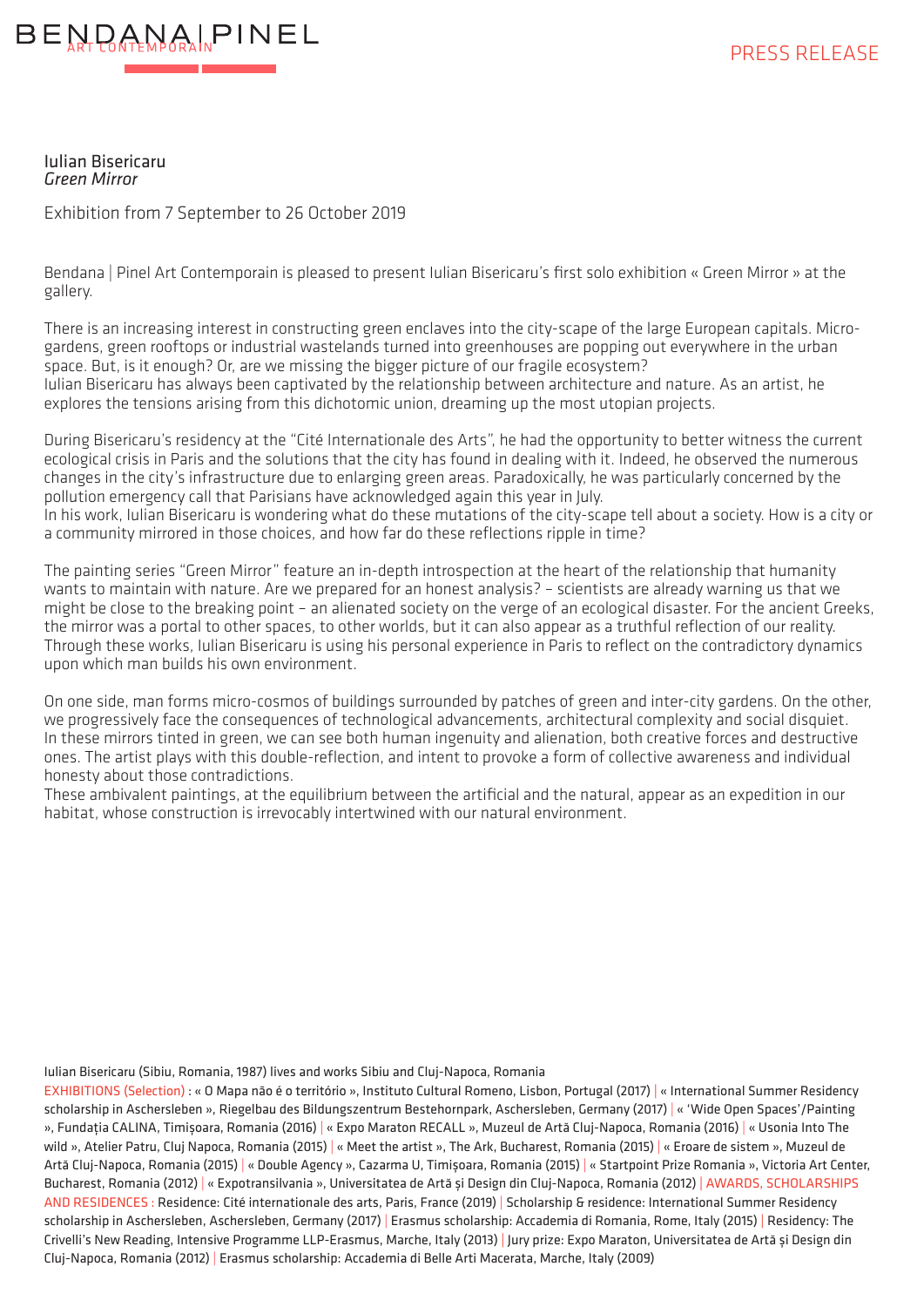## PRESS RELEASE





*GREEN MIRROR I*, 2019 Oil on canvas 140 x 110 cm Unique

COURTESY BENDANA I PINEL ART CONTEMPORAIN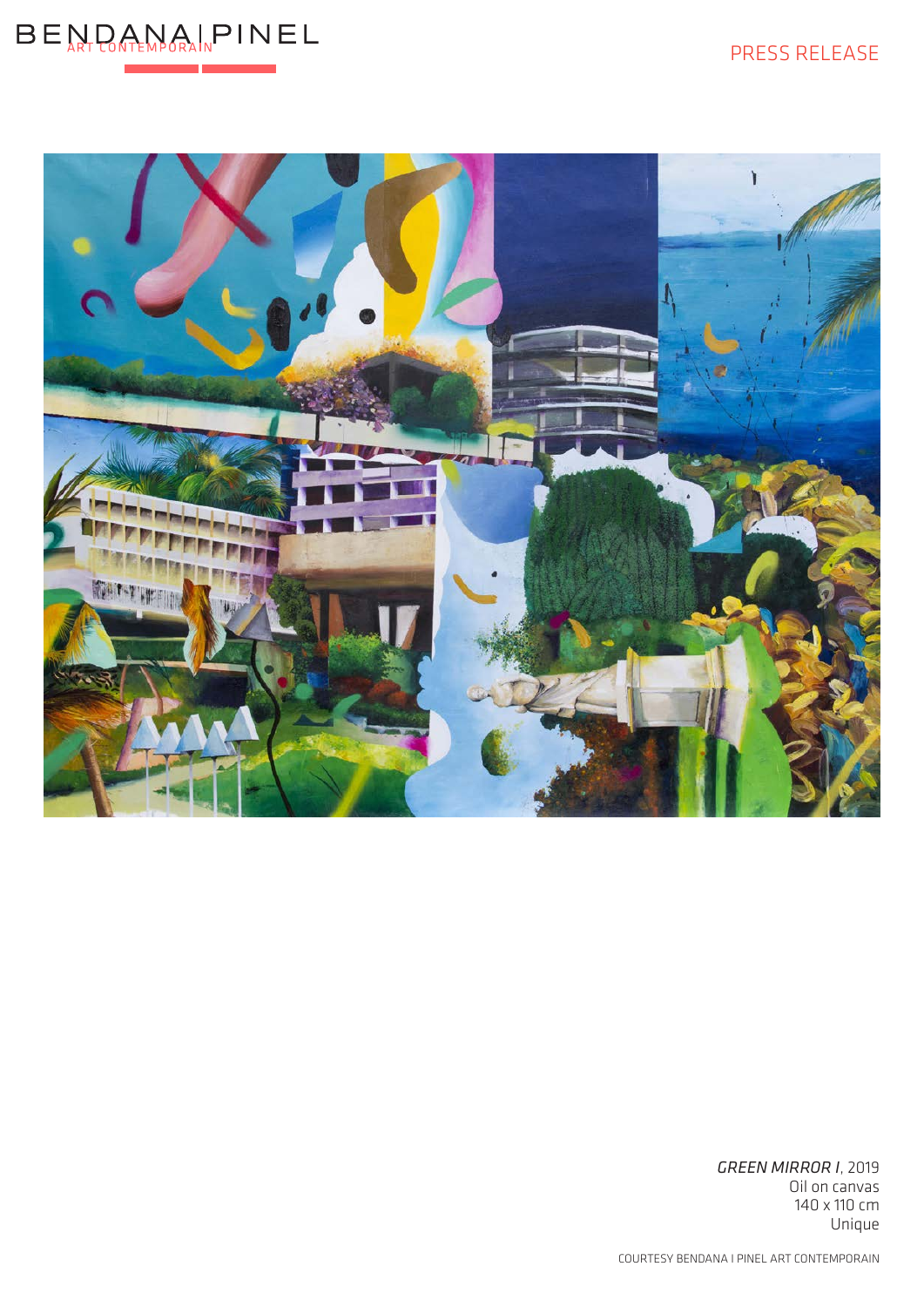## PRESS RELEASE





*WINGS*, 2019 Oil on canvas 140 x 95 cm Unique

COURTESY BENDANA I PINEL ART CONTEMPORAIN